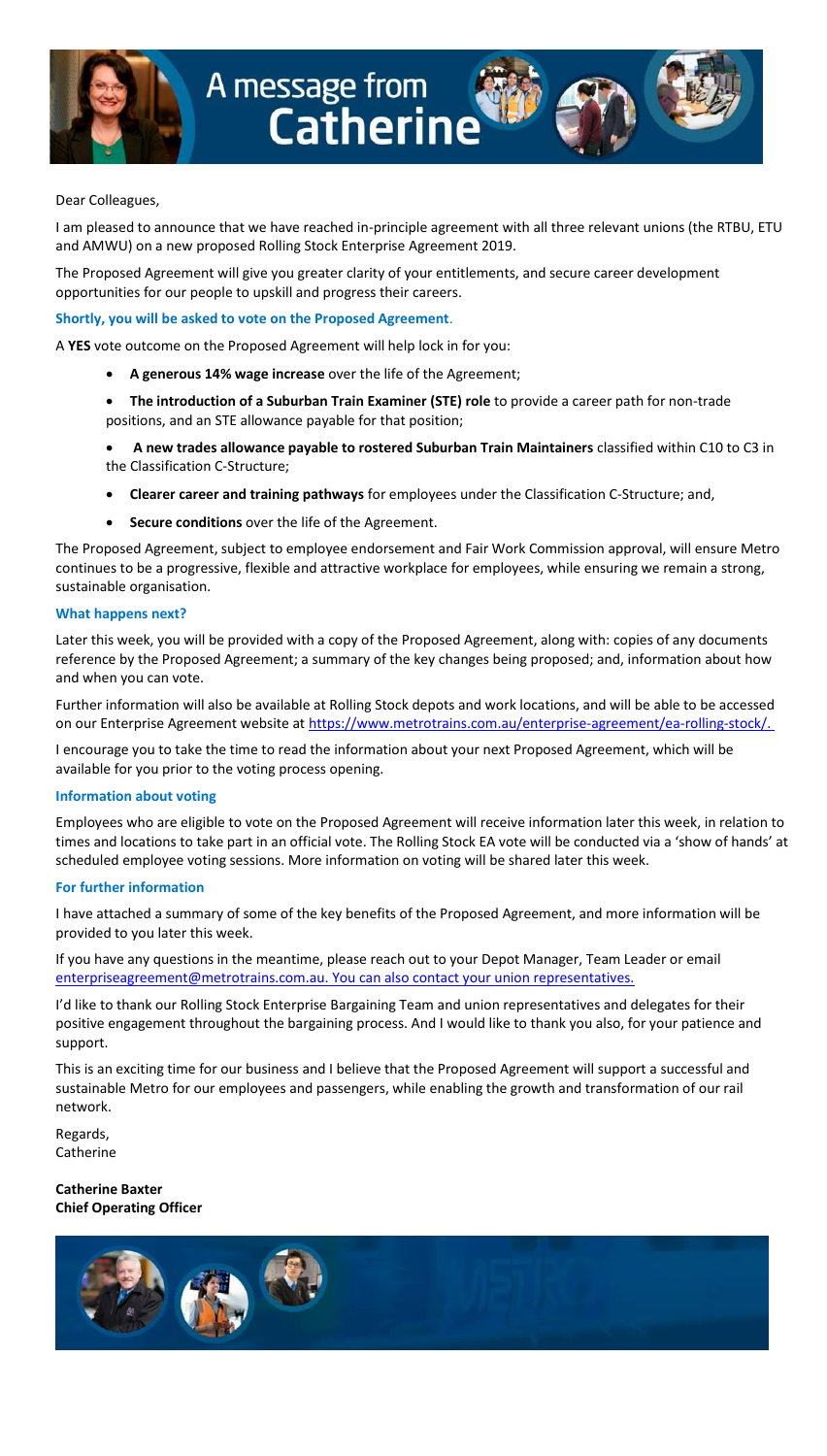

# Metro has reached in-principle agreement with all unions around our next Rolling Stock Enterprise Agreement 2019.

A YES vote on the Proposed Agreement will help lock in terms and conditions for you that include:



A fair and competitive 14% wage increase over the life of the Agreement.

The introduction of a **Suburban Train Examiner (STE)** to provide a career path for non-trade positions, and an STE allowance payable for that position.





Introduction of a new trades allowance payable from 1 July 2020 to rostered **Suburban Train** Maintainers who are classified within C10 to C3 in the Classification C-Structure, or Production Coordinators/Senior Production Coordinators.

### Clearer career and training pathways for employees under the Classification C-Structure.





## **Securing your conditions** for the life of the Agreement.

You will now have the opportunity to vote YES and lock in the above benefits (subject to final approval by the Fair Work Commission).

Further information about the vote will be communicated to eligible Rolling Stock employees.

One Team, One Metro.